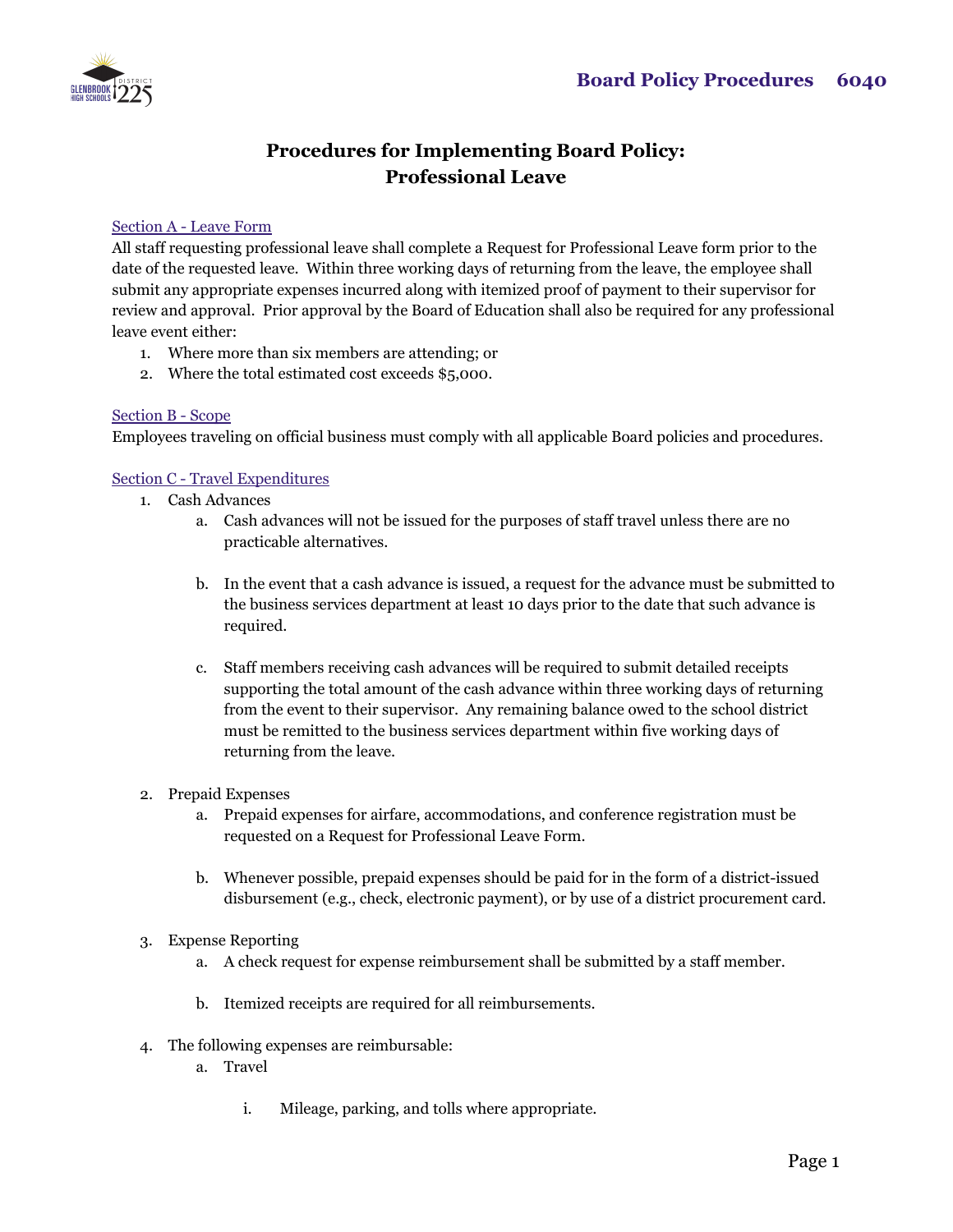

- ii. Commercial air travel. Travel arrangements should be booked as soon as possible to take advantage of any advance purchase discounts.
- iii. Ground transportation as needed. Travelers should seek the most economical means of ground transportation.
- iv. Lodging expenses should not exceed the single occupancy conference rate for the headquarters hotel.
- b. Meals
	- i. The general guidelines for meal reimbursement eligibility are as follows:
		- 1. Breakfast when departing for travel at or before 6:00 AM;
		- 2. Lunch when the event takes place between the hours of 10:00 AM and 2:00 PM; and
		- 3. Dinner when returning from travel, or departing for travel at or after 7:00 PM.
	- ii. For overnight travel, the supervisor may authorize meal reimbursement. Such reimbursement shall not exceed the current Meal and Incidental Expenses (M&IE) rates published by the U.S. General Services Administration for breakfast, lunch, and dinner (note: Illinois standard rate).
	- iii. If meals are provided as part of an event or registration fee, no other meal reimbursements will be provided for those meals.
- c. Reasonable gratuities not to exceed 15%.
- 5. The following items are not reimbursable:
	- a. Personal health and recreational expenses;
	- b. Other personal expenses (not related to Glenbrook business);
	- c. Alcoholic beverages, tobacco, and cannabis products;
	- d. Entertainment expenses include but are not limited to, shows, amusements, theaters, circuses, sporting events, or any other place of public or private entertainment or amusement unless the entertainment is ancillary to the purpose of the program or event; and
	- e. Airline internet access service fees.
- 6. Expense Reconciliation It is the responsibility of each supervisor to review business-related travel expenses to ensure that